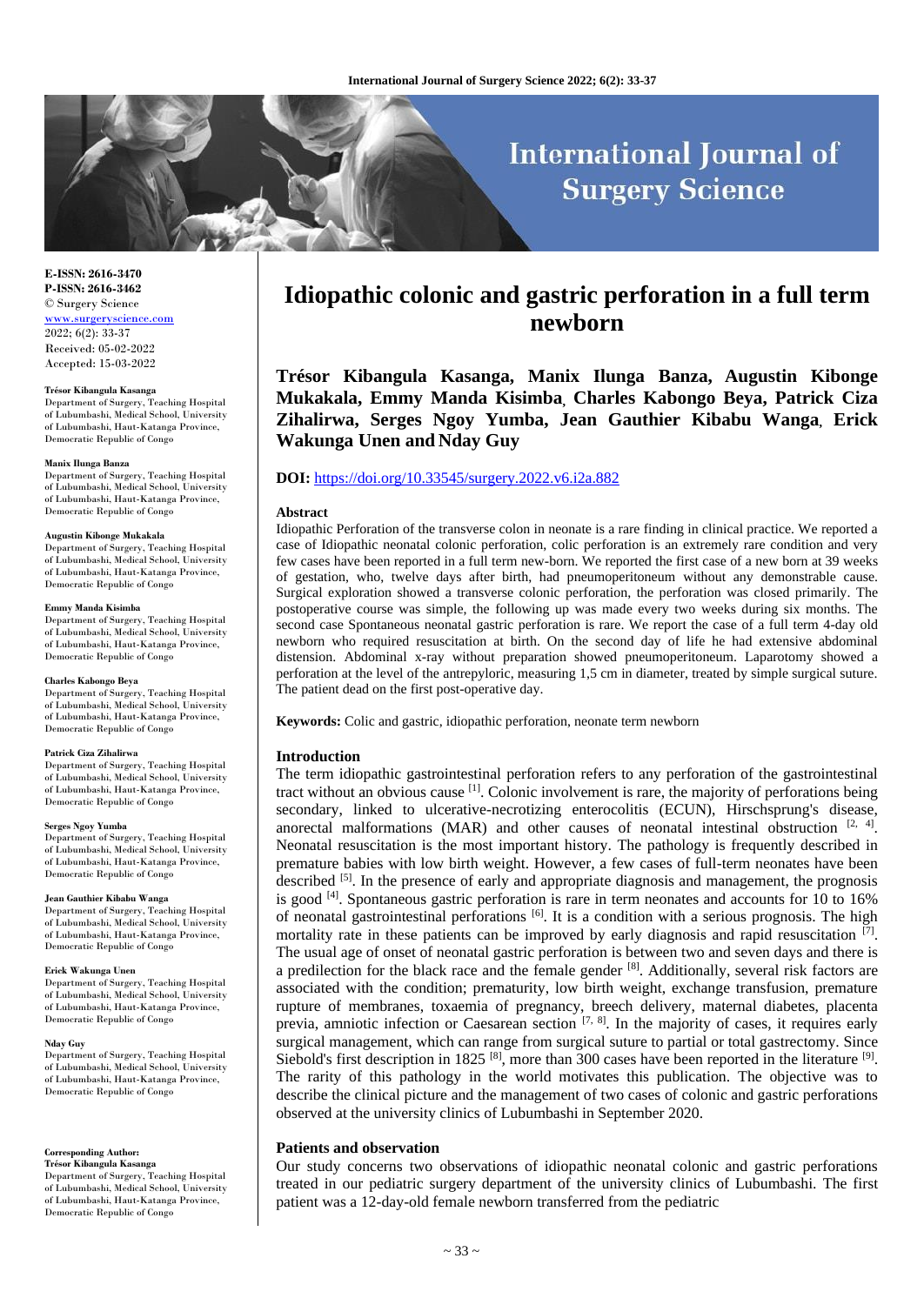ward for abdominal bloating. At 10 days from the consultation, the patient presented with a fever, quickly followed by vomiting and cardiac arrest. gases and materials a day later. The parents allegedly gave him gout quinine and vitamin B6, in unreported doses. The absence of improvement in the symptoms would have led to hospitalization in a medical center for 8 days before being transferred to the university clinics of Lubumbashi where the patient was received in paediatrics. The diagnoses of intestinal sub-occlusion and sepsis complicated by hypoglycemia and moderate dehydration were retained. The patient was then transferred to surgery two days later, under treatment with Cefotaxime (300 mg intravenously twice daily), Ampicillin (200 mg intravenously twice daily) and Lactulose (2.5 ml Per Os per day). The mother is 25 years old, with no history of diabetes. The course of the pregnancy was done without any particular event and the prenatal consultations were only made in the third trimester. The delivery occurred at the 39th week of amenorrhea according to the date of the last menstrual period. The rupture of the membranes occurred 8 hours before the delivery, the newborn would not have been resuscitated and would have weighed 3000 grams, the meconium would have been emitted 4 hours after the delivery which took place in a rural medical center.

The newborn showed abdominal bloating that was diffuse and progressive onset with vomiting occurring 2 to 3 times a day, very abundant, greenish in appearance. There is a notion of incessant crying, the last stool would have been issued about 10 hours before the consultation. On physical examination, the salient elements are: a polypnea at 70 cycles per minute (other vital signs being within the norms), pale palpebral conjunctivae and a shiny, diffusely bloated abdomen, with increased visibility of the network venous under the skin, supple and defenceless, diffusely tympanic and silent on auscultation. Digital rectal examination revealed no contributing signs. The ultrasound identified a lot of digestive gas, the presence of a great abundance of liquid in the peritoneal cavity and the radiography showed an intrahepatic diaphragmatic gas crossing. After resuscitation, the patient was taken for an exploratory laparotomy which showed pneumoperitoneum, dilated intestines, about 30 cc of pus collected in the cul-de-sac of Douglas and between the intestines, fibrin almost everywhere in the large peritoneal cavity and a punctiform perforation located in the middle third of the transverse colon with intact edges, identified after digital adhesiolysis.



**Fig 1:** Colon perforation

After complete adhesiolysis, exploration of the rest of the

abdominal cavity did not show any abnormality. Nothing was suggestive of congenital megacolon or any other mechanical cause of neonatal obstruction. The loops were emptied from below from the angle of Treitz to the rectum, followed by suturing of the purse-string perforation with 5/0 Vicryl and omentoplasty. The cavity was washed with 1 liter of physiological serum before the staged closure of the wall. In the postoperative period, the patient was cared for by a mixed team including resuscitators and surgeons. He provided antibiotic therapy (Cefotaxime 3x500mg), liquid infusion (Physiological serum, 5% glucose serum and Ringer Latacte serum, in total 1.5 L for 24 hours), parenteral analgesia (Paracetamol i suppository a reason of 2x 30mg).

The second patient, It was a 4-day-old female newborn, who was brought to the surgery department of the University Clinics of Lubumbashi on September 10, 2020 for abdominal bloating, crying. incessant and feverish. In the history, he was born at term in a local hospital with an APGAR score of 4 at the first minute and he was resuscitated for about ten minutes. He presented abdominal bloating, fever and incessant crying since the first day of life despite the emission of meconium. He was put on cefotaxime, ampicillin, and paracetamol. The persistence of abdominal bloating without transit disorder motivated his transfer to the university clinics of Lubumbashi. At the physical examination carried out at the university clinics of Lubumbashi, the anthropometric parameters were as follows: weight: 3950 g, cranial perimeter: 36cm, thoracic perimeter: 36cm, brachial perimeter: 12cm and height: 53cm. Somatic examination had shown integumentary pallor with skin recoloration time of less than 3 seconds, bloated abdomen, abdominal defense, with diffuse tenderness on palpation, tympanism, peristalsis was present and there was no organomegaly. Examination of the external genitalia revealed swelling of the vulvar region (Figure 2). In front of this picture, an abdominal X-ray without preparation had been carried out and had revealed a pneumoperitoneum. Ultrasound had shown a liver of normal volume, detached from the diaphragm by a hypoechoic collection with the appearance of a hypoechoic granule; the abdominal cavity filled with a hypoechoic collection, more abundant in the submesocolic region and compressing the handles visible in depth and not dilated. The diagnosis of neonatal peritonitis was retained and an exploratory laparotomy was decided.

one from a greenish-looking liquid with a sour smell was highlighted. The presence of papyraceous adhesion above mesocolic justified adhesiolysis by digitoclasia. Raising the anterior edge of the liver revealed an oval breach about 1.5 cm in diameter at the level of the antrepyloric part of the stomach.



**Fig 2:** Gastric perforation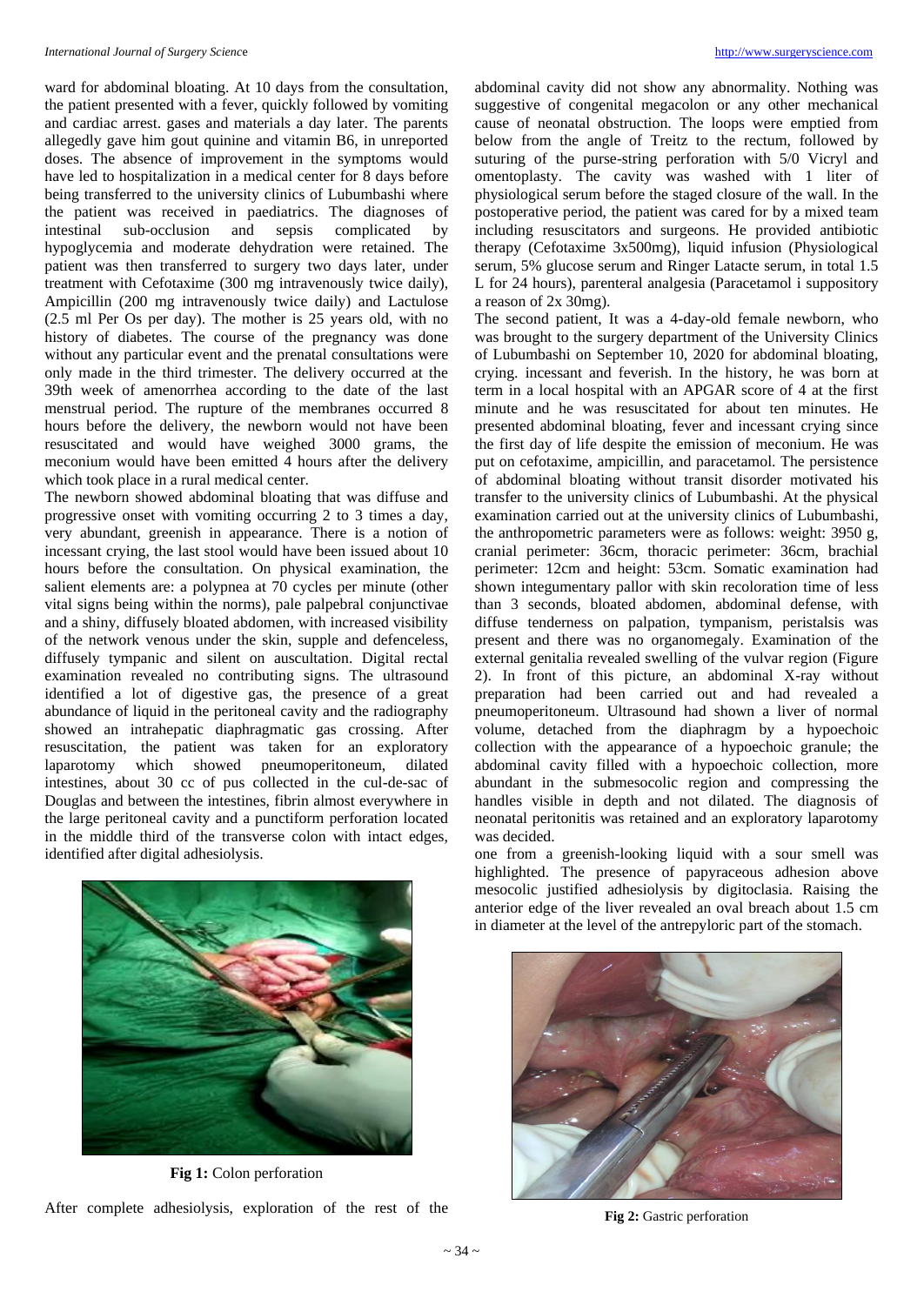### *International Journal of Surgery Science* [http://www.surgeryscience.com](http://www.surgeryscience.com/) **http://www.surgeryscience.com**

The aspiration of the liquid, the adhesiolysis, the suture in points separated from the breach followed by a seroserous plication (discharge suture) with vicryl N°2/0, the abundant cleaning of the abdominal cavity with saline solution and a drainage of the above-mesocolic level and of the Douglas and the abdominal wall suture had been made,



**Fig 3:** The abdominal wall suture

Postoperatively, the newborn was cared for by a mixed team involving paediatricians, resuscitators and surgeons. He had received antibiotic therapy consisting of ceftriaxone and gentamycin, a transfusion, a fluid infusion, analgesia and warming in a hot water bottle. He had died a day after the operation a picture of shock with respiratory distress.

### **Discussion**

Since 1863 Breslau has defined spontaneous intestinal perforation as any perforation unrelated to ECUN, they are also called idiopathic, focal or localized perforations. They represent 30% of intestinal perforations occurring in newborns [10, 12] . About 15-30% of colonic perforations that occur in newborns and infants are idiopathic. Apart from ECUN, other causes of secondary perforation must of course be excluded such as Hirschsprung's disease, anorectal malformations, colon atresia, meconium plug syndrome, stercoral perforations and rarely, cystic fibrosis [3, 13]. The clinical presentation was neither compatible with ECUN nor with Hirschsprung's disease. Hematological investigations, bacteriology did not reveal germs and at laparotomy, no transition zone was identified, just as any other mechanical anomaly was not isolated. A biopsy, looking for Hirschsprung's disease should be done, even if clinical and laparotomy

Since the patient's follow-up did not refer to clinical elements suggesting congenital megacolon, this diagnosis can be excluded for the moment. Idiopathic perforation of the colon is a very rare entity. Unlike idiopathic intestinal perforations which are more frequent and whose risk factors are well identified (prematurity, low birth weight and neonatal asphyxia), there are still no clearly

established factors for idiopathic colonic perforations [11, 14]. Some authors have highlighted traumatic factors such as rectal thermometer, barium enema or other rectal instruments [14]. Such manipulations were not done in the case of our patient. For newborns who suffered from neonatal asphyxia, Touloukioan *et al*. Attempt to explain perforation by the fact that anoxia or hypoxia can cause intestinal ischemia, with underlying NEC [15]. This is not applicable in our case where the patient was born at term and was not resuscitated, therefore, has no history of perinatal asphyxia. Weinberg *et al*. Have proposed a vascular theory: the perforation would occur because of ischemic necrosis, secondary to a localized vascular accident occurring in the intestinal wall. This theory results from the fact that in their series, 6 cases presented localized perforations on the antimesenteric border of the intestinal wall, which is the terminal point of the intestinal arterial network [16]. The fact that the perforation, in our case, is located antimesenteric could be linked to this theory, but we did not macroscopically identify an area of ischemia. Some still attribute.

Idiopathic colonic perforations to pseudo-obstruction of the left colon. It is an entity that occurs in newborns of diabetic mothers, where in response to hypoglycemic attacks the excess secretion of glucagon leads to a spasm of smooth muscles, thus causing a pseudo-occlusion [14]. Two facts lead us not to consider this theory for our case since the mother is not diabetic and at the laparotomy, the right and left colonists did not present any morphological abnormality.

Idiopathic colonic perforation is often difficult to diagnose clinically. In their series, Chang *et al*. Found fever to be the most common symptom. It is common to find vomiting, tachypnea, respiratory distress and abdominal bloating, which remains the most frequent sign [13, 17, 18]. Fever, vomiting, tachypnea and abdominal bloating were found in our case. However, none of these signs are pathognomonic for idiopathic colonic perforation. According to Soo-Hong Kim *et al*. The average duration between the first signs and hospitalization in a specialized environment is  $6.7 \pm 3.0$  days. Our patient took 10 days to be admitted to our department. Radiography identifies pneumoperitoneum in more than 80% of cases. In the presence of massive pneumoperitoneum, gastric and colonic perforations should be considered. X-rays allow rapid diagnosis and appropriate surgical management [17]. In our case, the X-ray showed significant intestinal distention and abundant pneumoperitoneum. Ultrasound allowed us to rule out other causes of neonatal intestinal obstruction such as duplication and intestinal atresia. Surgical treatment, when undertaken in time, with minimal fecal contamination, can have a better prognosis. However, this treatment depends on 3 essential factors: the onset of symptoms, the degree of peritonitis and the general condition of the patient. In the past, it was the rule to perform a resection of the perforated portion and to perform a colostomy. Currently, primary closure or

Resection-anastomosis are performed for hemodynamically stable patients. However, many data suggest good results in case of primary closure alone, this technique is increasingly applied, sometimes by laparoscopy. For patients with severe peritoneal contamination and/or intestinal ischemia, two-stage surgical treatment after colostomy is more advisable [13, 17, 19]. After preoperative resuscitation, the patient was hemodynamically stable, allowing primary closure.

Contrary to generally accepted literature, recent studies find that the most frequent perforation sites are no longer the proximal colon, even less the vermiform appendix. It is now the transverse colon, the sigmoid and the spleno-colic angle that are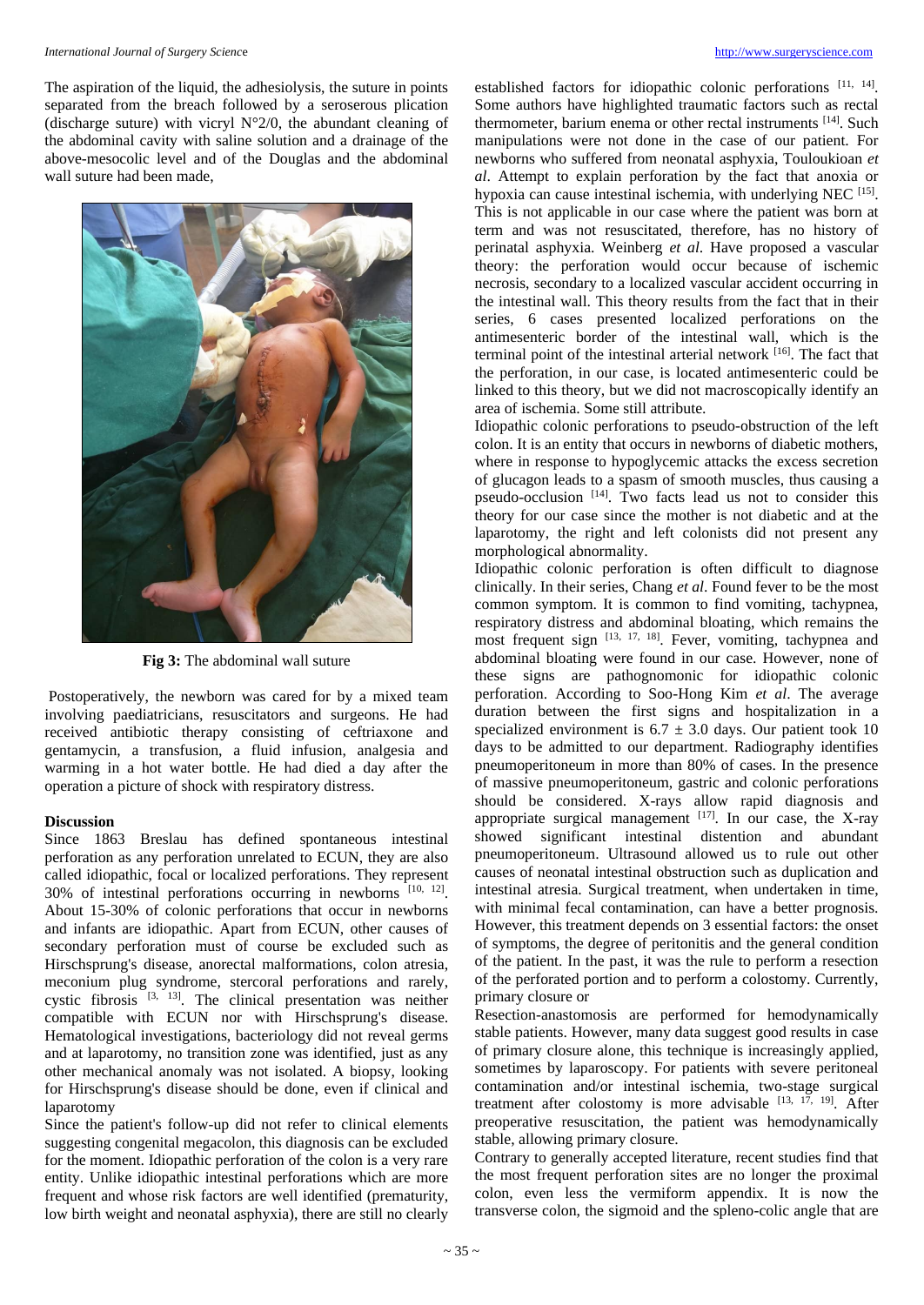evoked <sup>[3, 4, 13, 17, 18]</sup>. As far as we are concerned, the transverse colon was the site of perforation. Thanks to early management, mortality linked to colonic perforations is significantly reduced [3, 18]. Our patient survived the surgery and did not present any complications in the postoperative period. Review 6 months after the operation, she is in perfect health. Idiopathic or primitive neonatal gastric perforation has been known since the first observation reported by Siebold in 1825. It accounts for 10 to 16% of neonatal gastrointestinal perforations  $[20]$ . Its mortality is heavy [20]. The usual age of onset is between two and seven days and there is a predilection for the black race and the male gender [21]. Abdelhalim Naji *et al* (2014) in Morocco reports a case of a 2-day-old newborn [22]; Giovanni DR *et al*l (2014) in India reported a case [20]; Mustafa Aydin *et al* (2015) report a case of a 2-day premature baby in Turkey [2]; Yong Hoon Cho *et al*l (2015) in Korea described an observation of 11 cases over 10 years, from January 2005 to December 2014, with an average gestational age of 29.7  $\pm$  3.7 weeks of amenorrhea [21]. Our patient was a 3-day-old newborn, female and black. Several causes are put forward in the occurrence of the perforation. Thus, perforations of congenital origin by agenesis of the gastric musculature have been reported, causing lesions of the type of linear tear at the level of the lesser curvature; then perforations of ischemic origin (neonatal suffering, septic embolism), of mechanical origin (gastric distension after too much mask ventilation, gastric tube perforating the stomach), of drug origin (corticosteroids, indomethacin in the interauricular communication) or of functional origin (neurological affection, gastric atony, pyloric spasm in the event of neonatal stress) resulting in punctiform perforations of the anterior or posterior

gastric wall. In addition, several risk factors are associated with the condition: prematurity, low birth weight, exchange transfusion, premature rupture of membranes, and toxaemia of pregnancy, breech delivery, maternal diabetes, placenta previa, amniotic infection or caesarean section  $[21, 23]$ . Among the etiological factors listed in the literature, the factors found in our observation were: a depressed Apgar score, neonatal suffering, and resuscitation. In this pathology, two modes of presentation are described. The first is an array of pneumoperitoneum which is often associated with an array of shock. This table requires surgical treatment and its prognosis is pejorative; the second, a picture of massive digestive hemorrhage for which medical treatment may be sufficient [24]. In our case, it was a picture of pneumoperitoneum because the x-ray of the abdomen without preparation had revealed pneumoperitoneum. In addition, we did not objectivize digestive hemorrhage. On the therapeutic level, we resorted to a suture in separate points, a drainage of the supra mesocolic floor as well as the Douglas had been carried out. This treatment is described by several authors [21, 24]. For cases diagnosed and treated early, the evolution is favorable. However, the outcome is unfavorable for cases treated late [8]. In our case, the evolution resulted in death on the first postoperative day following the delay in management, multiorgan failure and a problem managing pediatric anesthesia.

## **Conclusion**

Neonatal idiopathic colonic and gastric perforations are very rare entities, which also occur in term neonates with or without a history of resuscitation. Its risk factors are still discussed, they have no pathognomonic sign, but should still be sought even in the absence of significant pneumoperitoneum once ECUN has been ruled out. Early diagnosis associated with adequate surgical management significantly reduces mortality.

## **Conflicts of interest**

The authors declare no conflicts of interest

## **Author's contribution**

All authors have contributed to the conduct of this work and all authors declare to have read and approved the final version of this manuscript.

## **Referances**

- 1. Volkan Sarper Erikc, Belce Ünver, Yılmazcan Örnek, Gökhan Köylüoğlu2. Spontaneous Intestinal Perforation in Prematurity: A Case Report and Review of Literature. SOJ Surg. 2017 Jun;4(2):1-3.
- 2. Chen JC, Chen CC, Liang JT, Huang SF. Spontaneous bowel perforation in infants and young children: a clinicopathologic analysis of pathogenesis. J Pediatr Gastroenterol Nutr. 2000 Apr;30(4):432-5.
- 3. Sunita Singh, Jiledar Rawat, Ashish Wakhlu, Shiv Narayan Kureel, Anand Pandey. Year retrospective analysis of colonic perforation in neonates and infants: Single centre experience, 2012 Aug, 102-5.
- 4. Hiroaki Komuro, Hiroaki Komuro, Tetsuo Hori, Misako Hirai, Sumi Kudou. Perforation of the colon in neonates. 2005;40:1916-1919.
- 5. Tiwari C, Sandlas G, Jayaswal S, Shah H. Spontaneous intestinal perforation in neonates. Neonat Surg. 2015;4(14).
- 6. Rakoto-Ratsimba HN, Rakotoarisoa B, Samison LH, Belalahy V, Ranaivozanany A. Spontaneous gastric perforation in a neonate: a case report. Arch Pediatr. 2004 Sep;11(9):1067-9. PubMed | Google Scholar
- 7. Mustafa Aydin. *et al*. Gastric perforation in an extremely low birth weight infant recovered with percutaneous peritoneal drainage. The Turkish Journal of Pediatrics. 2011;53:467- 470. Google Scholar
- 8. Abdelhalim Naji. Coll. Perforation gastrique néonatale spontanée: à propos d'un cas. Pan Afr Med J, 2015, 21:61. PubMed | Google Scholar
- 9. Gharehbahgy MM, Rafeey M. Acute gastric perforation in neonatal period. Med J Islamic Academy Sci. 2001;14(2):67-9. Google Scholar
- 10. Tarrado X, Castañón M, Thió M, Valderas JM, Garcia Aparicio L, Morales L. Comparative study between isolated intestinal perforation and necrotizing enterocolitis. Eur J Pediatr Surg. 2005;15:88-94.
- 11. F Bartoli, S Vasseur Maurer, MC Osterheld, B Laubscher. Perforation colique néonatale focale spontanée en dehors de la grande prématurité : rare et potentiellement insidieuse. 2011 Apr;18(4):408-412.
- 12. Almoutaz A, Eltayeb, Mostafa Hashem. Management and Outcome of Neonatal Bowel Perforation, Annals of Pediatric Surgery. 2008 Oct 3;4(3-4):83-8.
- 13. Chang YJ, Yan DC, Kong MS, Chao HC, Huang CS, Lai JY. Non-traumatic colon perforation in children: a 10-year review. Pediatric Surgery International. 2006 Aug;22(8):665-9.
- 14. Nilottpal Dey Jr, Lekhachandra Sharma, Birkumar Sharma, Kh Sharat Chandra, Kh Gojen Singh, Ashem Jack Meitei. Idiopathic Neonatal Colonic Perforation- A Case Report, Indian. Indian J Surg. 2011 Jun;73(3):214-216.
- 15. Touloukian RJ, Posch JN, Spencer R. The pathogenesis of ischemic gastroenterocolitis of the neonate: selective gut mucosal ischemia in asphyxiated neonatal piglets. J Pediatr Surg, 1972, 7(194).
- 16. Weinberg G, Kleinhaus S, SJ. Idiopathic intestinal